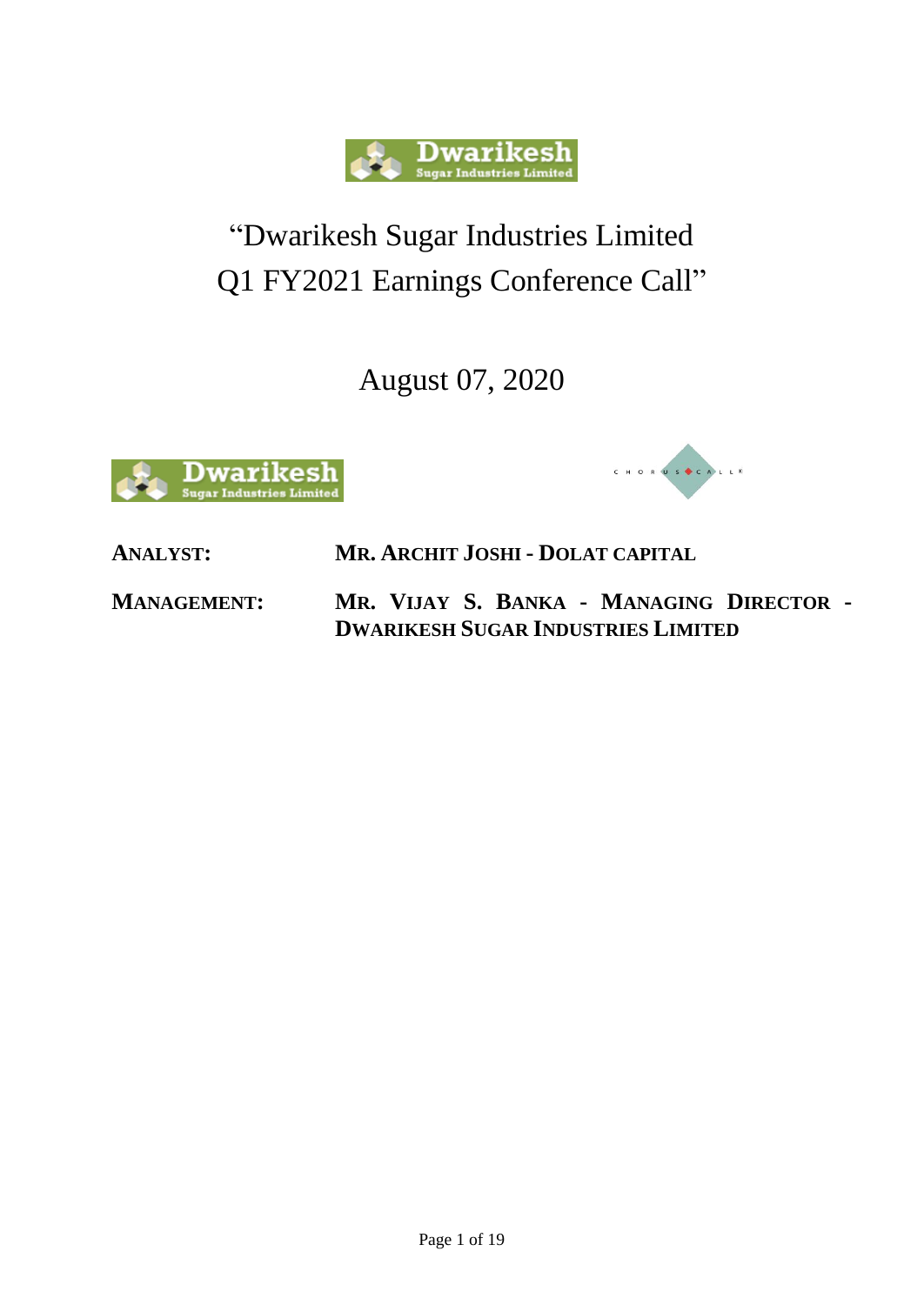

- **Moderator**: Ladies and gentlemen, good day and welcome to the Dwarikesh Sugar Industries Limited Q1 FY2021 earnings conference call, hosted by Dolat Capital Markets Private Limited. As a reminder, all participant lines will be in the listen only mode and there will be an opportunity for you to ask questions after the presentation concludes. Should you need assistance during the call, please signal an operator by pressing "\*" then "0" on your touchtone phone. Please note that this conference is being recorded. I now hand the conference over to Mr. Archit Joshi from Dolat Capital. Thank you and over to you Sir!
- **Archit Joshi:** Thanks Raymond. On behalf of Dolat Capital, I welcome all participants to the Q1 FY2021 Earnings Conference Call of Dwarikesh Sugar Industries Limited. We have with us today Mr. Vijay S. Banka, Managing Director of Dwarikesh Sugar Industries Limited. Without further ado, I would like to hand over the floor to Mr. Banka for his opening remarks after which we will have floor open for the Q&A round. Over to you Sir!
- **Vijay S. Banka:** Very good afternoon to all. I welcome you all to the Q1 FY2021 Earnings Call Conference. I must also thank Dolat Capital for hosting this conference.

We have had a decent first quarter. Our total income was Rs. 441 Crore, EBITDA Rs. 51 Crore and EBDT Rs. 35.5 Crore, profit before tax Rs. 25.52 Crore. Vis-à-vis Q1 of FY2020, all our numbers in absolute terms as well as in percentage terms are better. Our PAT is lesser than what it was in the corresponding quarter last year which is because of the higher provisioning of taxes during this quarter. Considering the fact that we operated in this particular quarter that captures the result of lockdown period, I must look back at the results with a sense of satisfaction. The results could have been better, had the sales of sugar been brisk and had the lifting and sales of ethanol been brisk.

Thanks to the Government of Uttar Pradesh and thanks to the Government of India, we had uninterrupted crushing operations as sugar was classified as an essential commodity industry. Demand destruction though happened and some estimates put the demand destruction at about 1 million tonne & some stretch it up to 1.5 million tons. Whatever the number be, the Government of India managed the situation very well. They regulated the releases and gave releases on the lower side. I must confess though that there was pressure on the selling price of sugar. The sugar price at which the sugar was sold were lesser than the price at which we sold sugar in the previous quarter. Having said that I must now say that normalcy seems to have returned. Release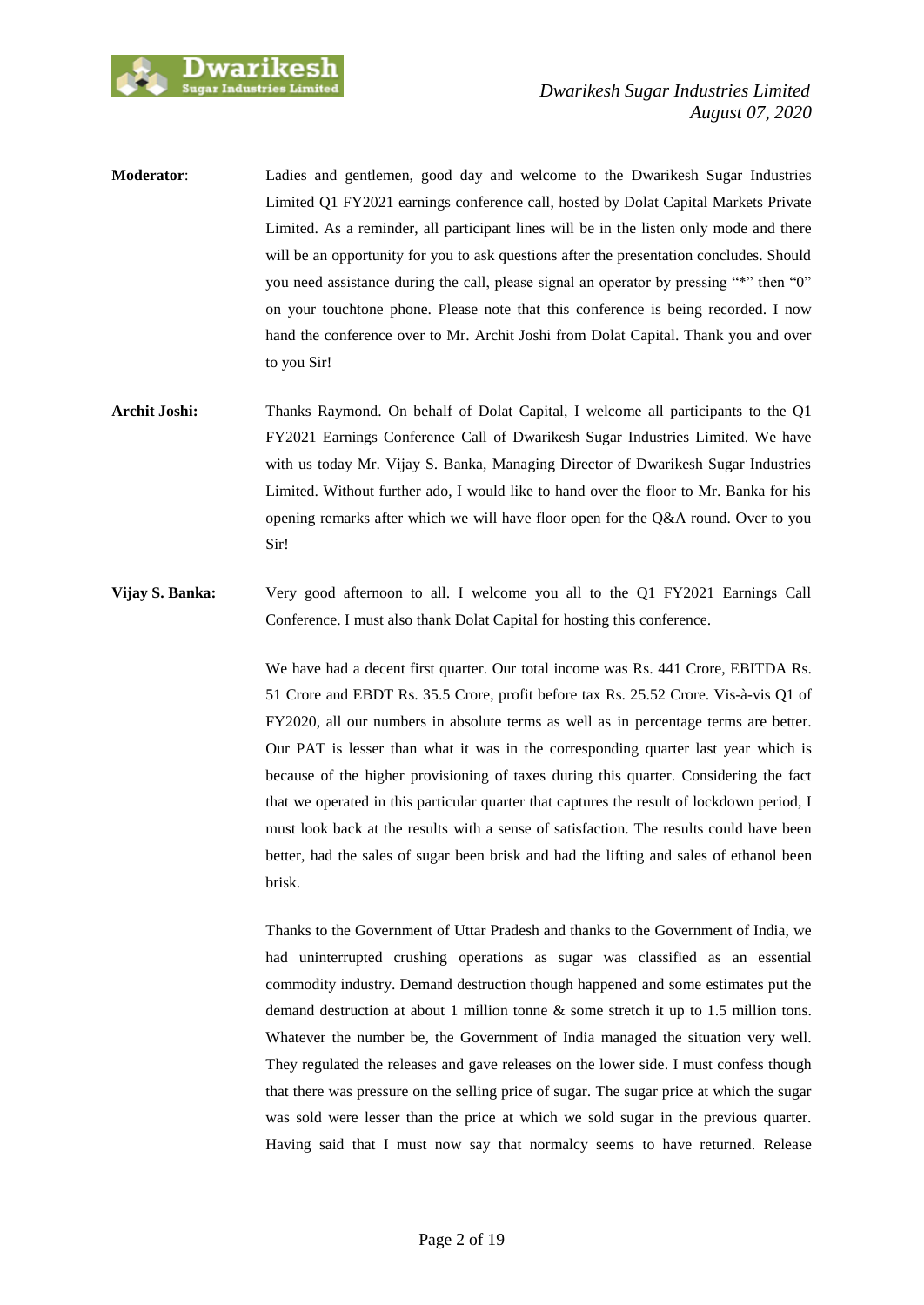

quantity is also being increased and we are seeing brisk sale. In this quarter we sold about 12.56 lakh quintals of sugar which included 6.06 lakh quintals of exports.

I must add here that our sales numbers got impetus from the export numbers. Though there were challenges at the port, though there was restricted movement, we somehow managed the situation and were able to ship out about 6.06 lakh quintals of sugar. Now, government has announced another redistribution of the export quota under which we have received an additional quota 1.99 lakh quintals. We are in the process of executing the same. From the distillery perspective, the lifting got impacted because all the oil making depots were stocked fully for ethanol even as the fuel consumption was on the lower side. So this led to reduced offtake. We were offered a choice of supplying our ethanol to far flung depots, which we did but I must say here that sales could have been better had there been no lockdown and if we had operated under normal situation.

Going forward, although normalcy seems to have returned in the case of sugar space, ethanol space will become normal maybe after another quarter. Therefore, in Q3 and thereafter, we should see ethanol operations on full swing. All in all it has been a decent quarter even as we are saddled with the huge stock. As on June 30, 2020 we are carrying a stock of 28.98 lakh quintals of sugar

I must also add here that government of India is contemplating Rs.2 per kg increase in the MSP, (minimum selling price) of sugar ex-factory. This will be a welcome move. This will of course be coupled with Rs. 10 per quintal hike in the fare  $\&$  remunerative price of sugarcane. If approved, these prices could become effective from October 1, 2020. So this augurs well for the sugar industry and we look forward to the full year with the essence of optimism. Thank you very much. Now I will invite questions from you all.

- **Moderator:** Thank you very much. We will now begin the question and answer session. The first question is from the line of Sanjay Manyal from ICICI Direct. Please go ahead.
- **Sanjay Manyal:** Congrats for a good operation numbers. Sir, just few things now our distillery operations have been impacted, so what is the contract which we have done with OMCs and how much probably they have lifted this year and how we would be able to supply for full year period?
- **Vijay S. Banka:** We had contracted to sell them about 2.4 Crore liters of ethanol but lifting during the quarter was curtailed. We have sold about 43.5 lakh liters of ethanol in the last quarter and we expect similar or higher number in the ongoing quarter but thereafter we expect brisk numbers to come in.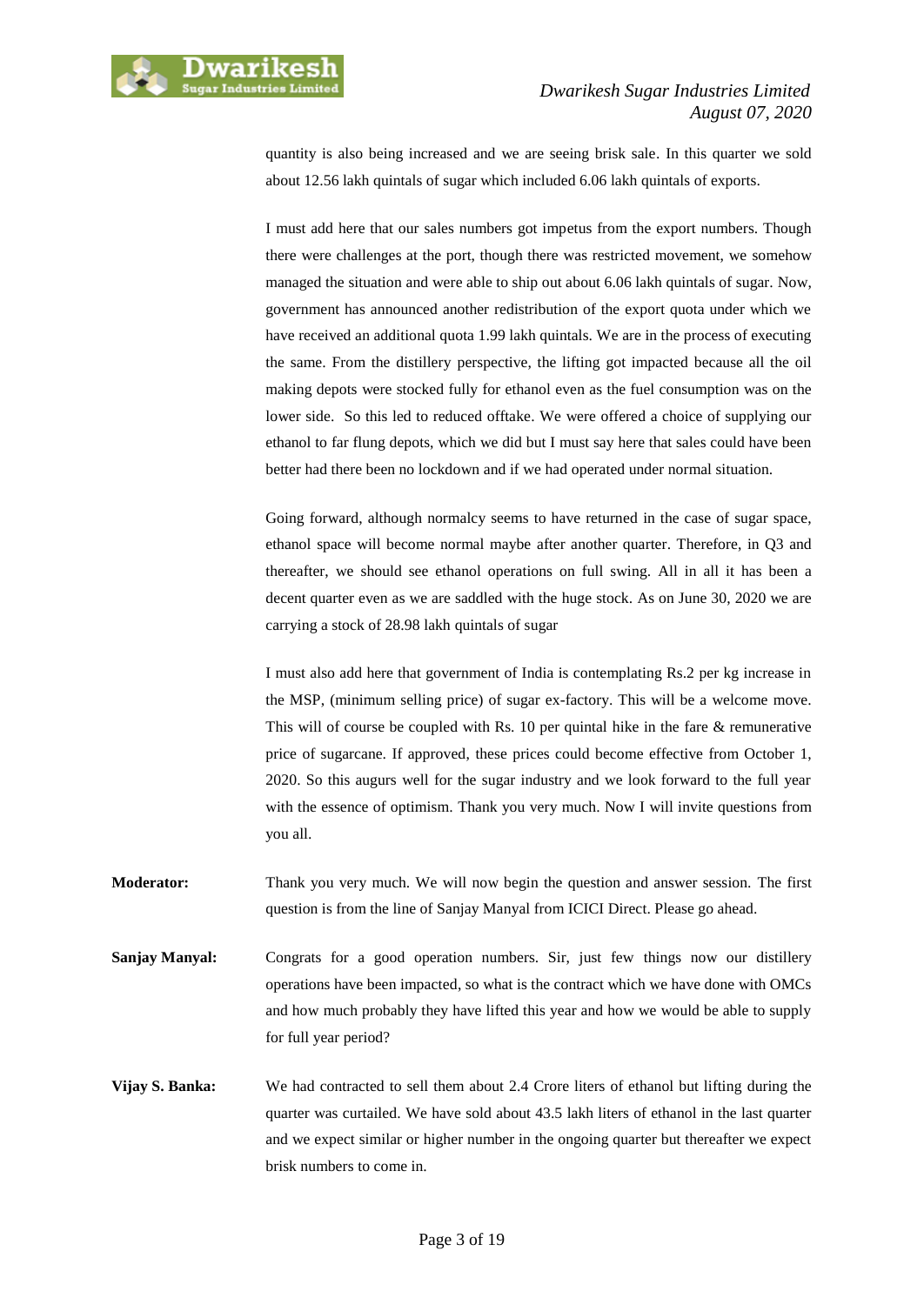

**Sanjay Manyal:** Sir our capacity is approximately I think if I cannot recall last time you mentioned that we probably can do on a FY2021 basis, we can do 3.7 Crore liters, is it?

- **Vijay S. Banka:** Effective November 1, 2020, our capacity will be 130 KLPD, which will of course include some amount of manufacture of ENA also. Therefore in Q3 and more particularly in Q4, we will have full-fledged distillery operations. In Q4 we can manufacture and sell around 130 KL x 90 days of alcohol. In Q3 also, we will have good numbers. I am not too sure whether we will be able to do 3.4 Crore liters, but we will try and maximize our ethanol sales.
- **Sanjay Manyal:** One thing on the sugar volume side, so even now our run rate has been 1.2 lakh MTs so sometime it is 90,000 MTs domestic and 30000 MTs exports or sometimes like this quarter it is 60:60, so is it possible that, what I understand even Q2, you have some exports in the third tranche in your company, so probably your numbers should be somewhere around 1 lakh tonnes per quarter, from now onwards we can say that?
- **Vijay S. Banka:** Q2 sugar sales could be more than 1 lakh metric tonnes as we will be doing export of more than 20000 metric tonne (partially leftover from the previous redistributed quantity and the 1.99 lakhs quintals that we have been now allotted). In the month of July we have had a quota of more than 3 lakh quintals and in the month of August our quota is close to 3 lakh quintals. Assuming our monthly domestic quota for September is also 3 lakh quintals the domestic sales will be nearly 9 lakhs quintals and export will be about 2 lakh quintals plus. So to sum up our sales for Q2 could be around 1.1 lakh metric tonnes.
- **Sanjay Manyal:** Right Sir and with the export extension, it will be done in next quarter then probably similar numbers for the two quarters as well, right?
- **Vijay S. Banka:** For the season 2020-2021 quota has yet not been announced. I must commend Government of India as well as the sugar industry for making this MAEQ 2019-2020 a huge success. As against 6 million tonnes of set target, I think the industry will be able to do more than 5.5 million tonnes of exports. Our association, has requested the government to set a target of at least 7 million tonnes for the coming season. We are not sure about the export quota and what will be the subsidy framework / architecture that will eventually be decided. However if the sugar prices have to hold fort and the farmers are to be paid in time and if the sugar stocks in the country are to be maintained at a reasonable level, the government will have to come out early with an export policy. But as per indications new export policy would not come earlier than in October 2020.

**Sanjay Manyal:** Right Sir. I will join back the queue.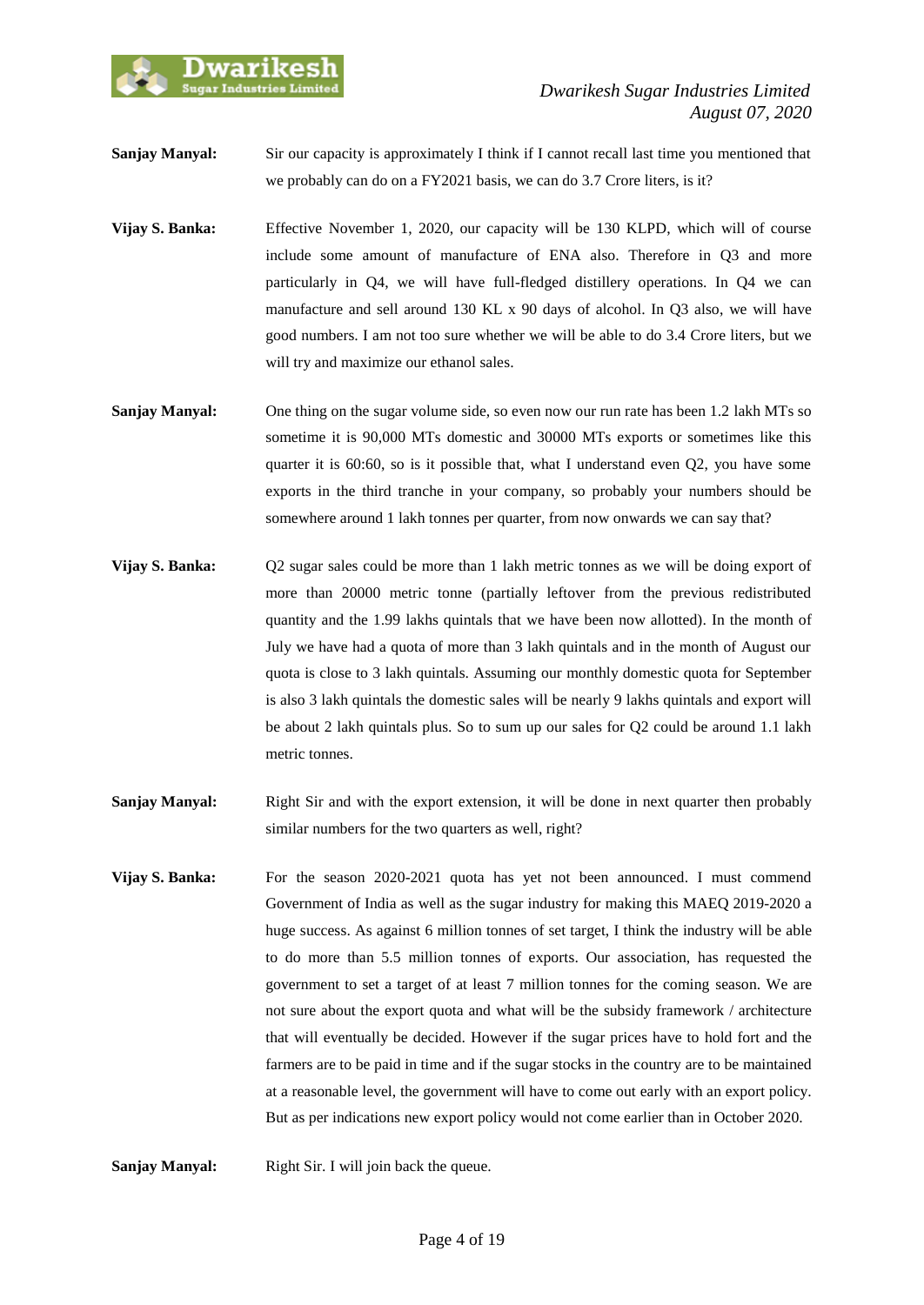

**Moderator:** Thank you. We will take the next question from the line of Anupam Goswami from B&K Securities. Please go ahead.

**Anupam Goswami:** Good afternoon Sir. Sir, I just wanted to know how much cane crushing can we look at this financial year?

- **Vijay S. Banka:** Well, let me talk about season's cane crushing. Details of cane crushed during Financial is available in our annual report. However what is more relevant is the season cane crushing, as the financial year contains an overlap of two seasons. In the last concluded season, we have crushed 374 lakh quintals of sugarcane and produced closed to 45 lakh quintals of sugar at a recovery of 12.26%. Our adjusted recovery, considering the sacrifice that we made of sugar in favor of ethanol, is higher and is in excess of 12.4%.
- **Anupam Goswami:** Should we see some higher cane crushing in the next season that is coming?
- **Vijay S. Banka:** As per the available indications, the area under sugarcane cultivation is higher by 5%. But how much we will crush will depend on not only the area under sugarcane cultivation but also most importantly on the weather conditions. Last year the weather was conducive for sugarcane growth and the yield at the farm level was higher and therefore cane availability was abundant. We were also able to get some additional sugarcane because of the COVID breakdown on account of which the khandsari and jaggery manufacturers had to shut shop. So in the month of March and April some sugarcane which would have otherwise gone to khandsari and jaggery manufacturers came to sugar mills. If we were to assume that the coming year will be a normal and regular year and that the diversion will happen as usual then the situation will be different. Thus host of factors play an important role. We will also have to see how much of sugar is going to be sacrificed in favor of ethanol because now all the sugar mills in UP have ramped up their ethanol capacity. We therefore expect larger diversion of sugarcane juice being used for making ethanol.
- **Anupam Goswami:** Okay. We also talked about diversion of around 11500 quintals Sir towards B heavy?
- **Vijay S. Banka:** Are you talking about the UP industry as a whole or you are talking about our company?

**Anupam Goswami:** Your Company Sir.

**Vijay S. Banka:** Last year we crushed about 40 lakh quintals of sugarcane and we sacrificed about 53000 quintals of sugar in favor of ethanol so in the coming year our endeavor will be to use more and more of B-heavy molasses, which means our sugar sacrifice will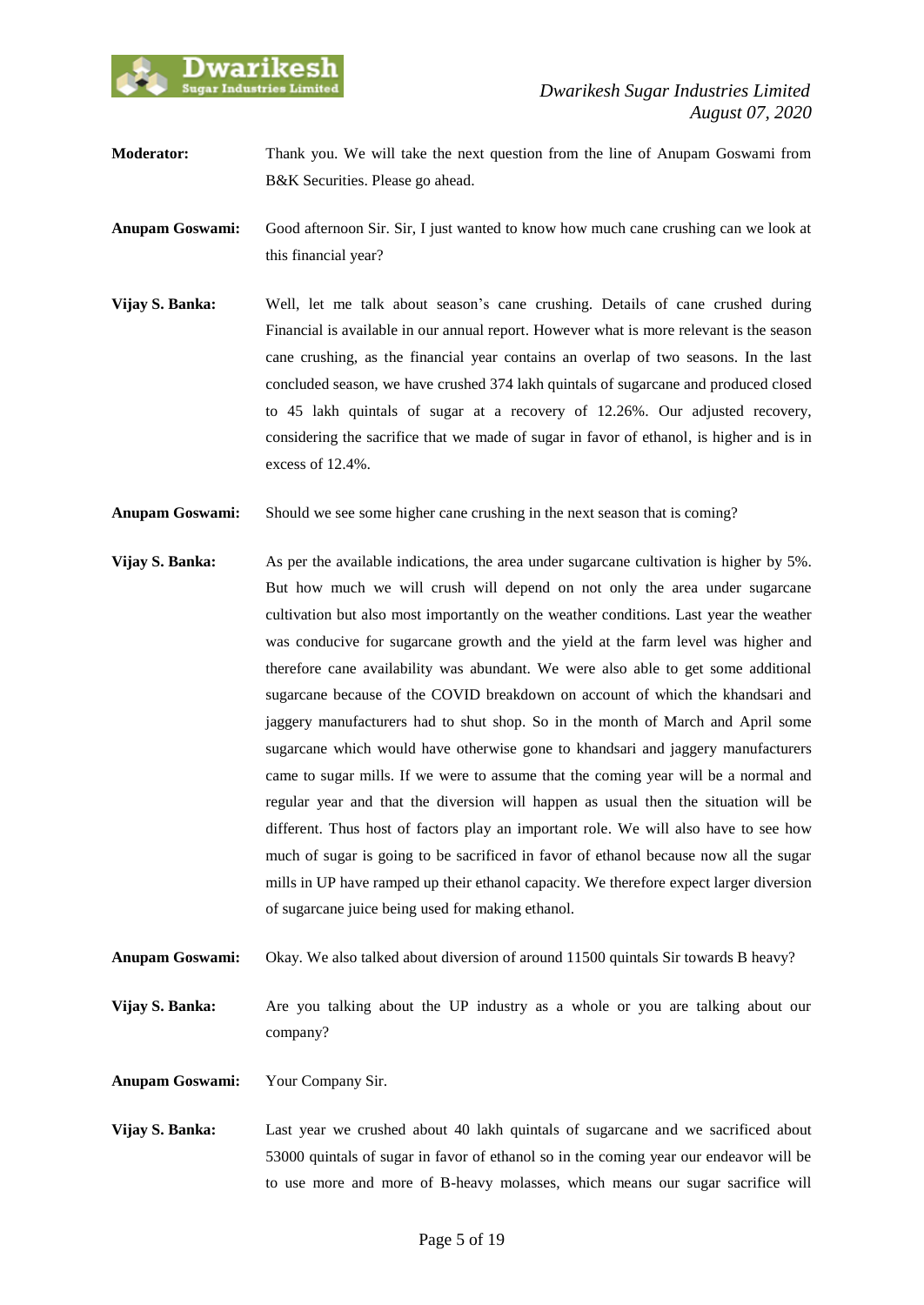

definitely be more than what we have done last year. If the sacrifice was 53,000 quintals last season, we expect to sacrifice at least 1.5 lakh quintals in the coming crushing season.

- **Anupam Goswami:** Just last question, Sir what happened in Cogen segment, I see the revenue has jumped so high and also if the EBIT margin of that segment just on the net revenue, it is absolutely very high, so what is the reason behind that?
- **Vijay S. Banka:** In the corresponding quarter last year our crushing was significantly lesser. If you recall, last season we crushed only about 307 lakh quintals of sugarcane vis-à-vis 374 lakh quintals that we have crushed in the just concluded season. In other words crushing has been higher by 22%. So commensurate with the higher crushing, our power generation & power evocation is higher which is why you will find higher revenue from Cogen segment. Now, I would request you not to see the segment results in isolation as both sugar and power segments are interrelated and as I mentioned earlier we had recalibrated our transfer pricing of bagasse which is the reason why we have better margins in Cogen segment
- **Anupam Goswami:** Can you explain that recalibration and transfer pricing how can we get it?
- **Vijay S. Banka:** We recalibrated realistically our transfer price of bagasse which is the basic feedstock for generating power. This was done sometime in the third quarter of last year and it was done retrospectively from the beginning of the year. This is the reason for the difference in the segment results of Q4 last year as well as this year as the transfer pricing is different.
- **Moderator:** Thank you. The next question is from the line of Bharat Jhawar from Systematic. Please go ahead.
- **Bharat Jhawar:** Good afternoon Sir. I just need only one data point and my one question has already been answered. Just wanted to know about the inventory valued as on June 30, 2020 is it 29 lakh quintals?
- **Vijay S. Banka:** It is 28.99 lakhs quintals valued @ Rs. 2877 per quintal.
- **Bharat Jhawar:** All right Sir. Thank you so much.
- **Moderator:** Thank you. The next question is from the line of Simran Bagaria from SKP Securities. Please go ahead.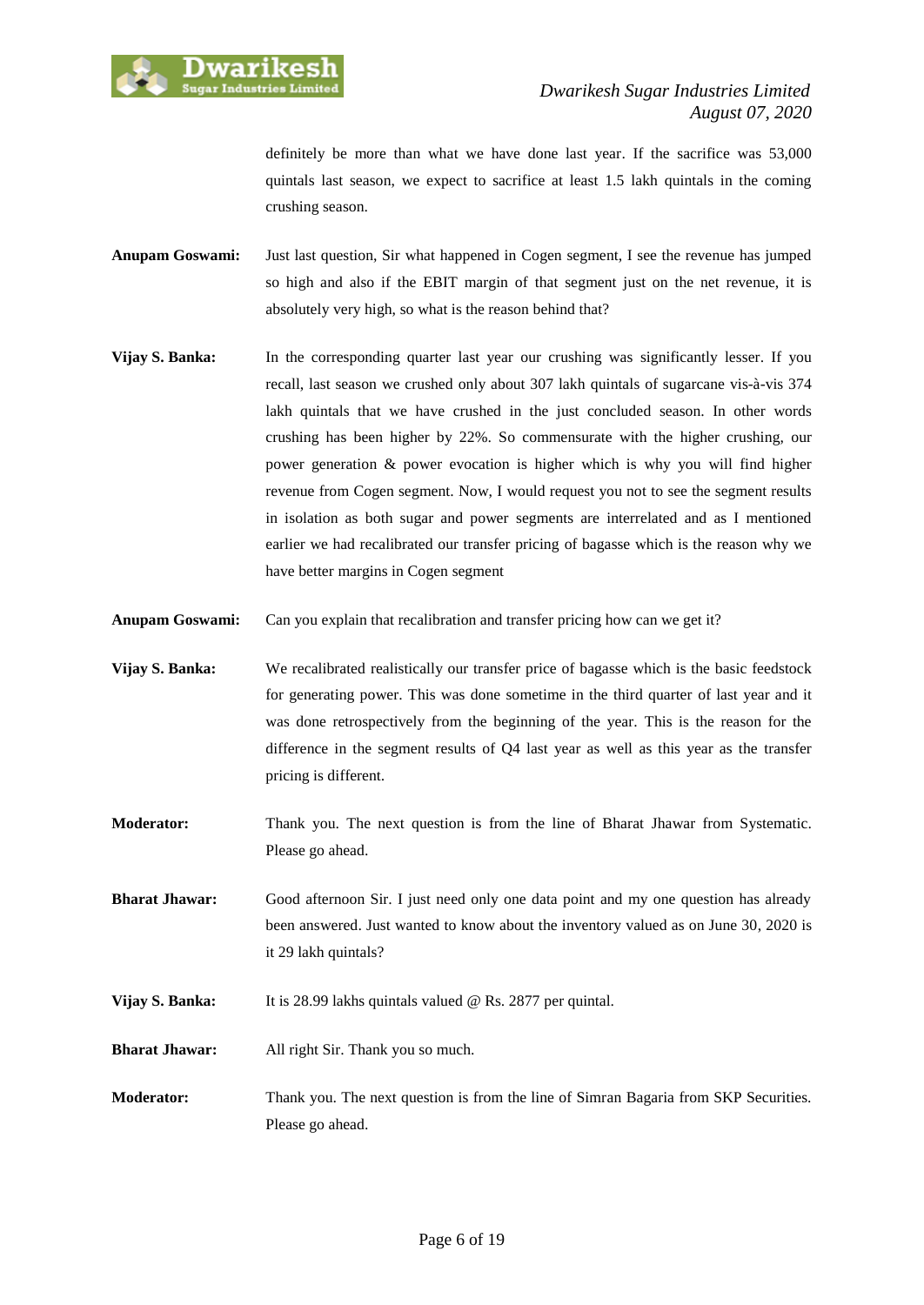

- **Simran Bagaria:** Good afternoon Sir. Sir I believe we had a capacity of 30 KLPD for the distillery plant and in the third quarter we commissioned 100 KLPD new plant but in the annual report of FY2020 the sector capacity has been mentioned that 100 KLPD instead of 130 KLPD so should you explain the discrepancy?
- **Vijay S. Banka:** Let me explain. See our original capacity was 30 KLPD. We have added another one plant of 100 KLPD. I have already explained in my previous earnings call also that we are yet to receive some approvals for the enhanced capacity. As of now we have approval for only 100 KLPD. If is not from November, 2020, at least from December 2020 our plant will be fully operational at 130 KLPD and you will be able to see the difference
- **Simran Bagaria:** Sir what is the annual ethanol sale that we are looking for in FY2021 and FY2022 and what is the mix that we see using B-Heavy and C-Heavy what is the percentage from these?
- **Vijay S. Banka:** On account of the unfortunate outbreak of COVID pandemic in Q1 and Q2 we will see lesser offtake of ethanol as the lifting is also impacted. Consequently, our production is also impacted because of storage constraints. We will try and make up as much as possible in Q3 and Q4. In a normal year we will be able to produce and sell at least 3.75 liters of alcohol.
- **Simran Bagaria:** Okay Sir and what is the mix of B-Heavy and C-Heavy?

**Vijay S. Banka:** We will try and do 50:50. We will try and maximize our B-Heavy molasses usage so that we also are working towards the nation's cause of minimizing sugar production.

- **Simran Bagaria:** Lastly, Sir any plan for rewarding the shareholders?
- **Vijay S. Banka:** Well, we have been liberal with our dividend payments and we will continue to be liberal in the times to come.
- **Simran Bagaria:** Any buyback plan as such?
- **Vijay S. Banka:** As of now we have not thought of, but yes, at the appropriate time we will think of all possible ways and means to reward our shareholders.

**Simran Bagaria:** Thank you so much Sir.

**Moderator:** Thank you. The next question is from the line of Amber Taneja from Vachi India Fund. Please go ahead.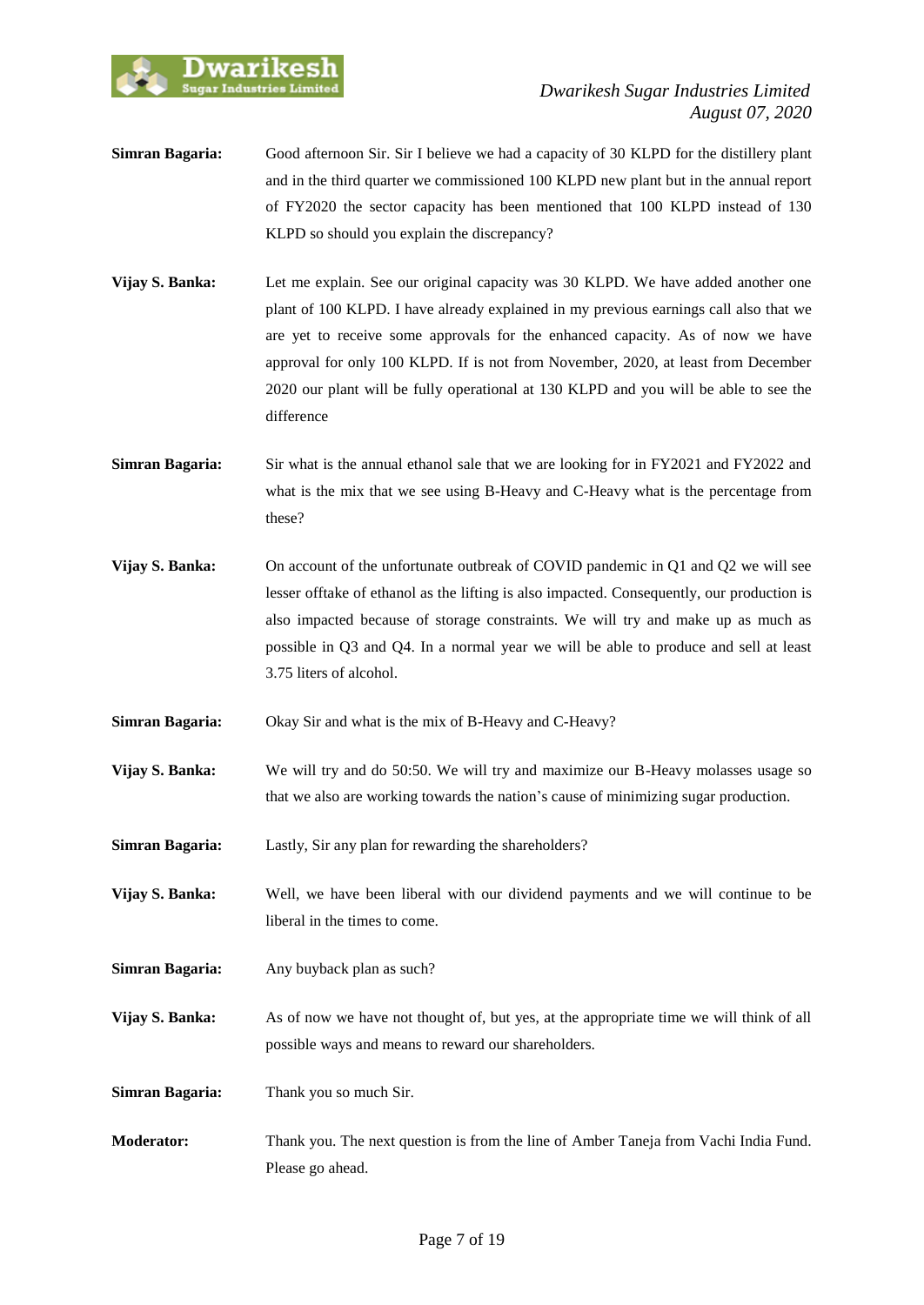

- **Amber Taneja:** Thank you. Two questions one is what is the transfer price that you used for the bagasse from the sugar sector to the power sector and related to that is what is the reverse transfer price of power that you used from the power sector to the sugar sector for in-house consumption? Second on a steady state basis going forward from November what do you think you can do in terms of ethanol production and offtake for month, just some guidance should be helpful?
- **Vijay S. Banka:** Sure Sir. Our transfer pricing of bagasse is close to market price at which the bagasse got sold which is around Rs.175 per quintal and similarly you know the power which has been consumed internally is priced with reference to market price, which is the price at which industrial consumers are able to buy power from the Power grid which is around Rs. 7.50 per unit.
- **Amber Taneja:** And do you account for this power in your power sales category or is it just in house power is not accounted?
- **Vijay S. Banka:** No. In house power sale is netted eventually. However in so far a segment results are concerned, the sales is grossed with internal sales and then we knock off the internal segment revenues and what comes out in the financials is the net revenue. To come your second question, would like to mention that once normalcy returns and once the new tenders are out, our capacity will be 130 KLPD per day. Assuming 25 days of normal working our production  $\&$  sales should be 130 x 75, which is in excess of 95 lakh liters.
- **Amber Taneja:** 95 lakh liters, okay and you are going to try and maximize the B-Heavy?
- **Vijay S. Banka:** Yes. We will try and maximize B-Heavy.
- **Amber Taneja:** That is it from me. If I have anything else, I will come back in the queue.
- **Moderator:** Thank you. The next question is from the line of Anirudh Iyer from Cogencis. Please go ahead.
- **Anirudh Iyer:** Good evening Sir. Sir I just wanted to ask you said ethanol production or the ethanol sales will only improve going ahead, so is it for the whole sugar sector or is it just for your company as such?
- **Vijay S. Banka:** You see somebody would have ramped their capacities already. We ramped up our capacity recently. Our higher capacity has become operational from December and this will be further enhanced consequent upon receiving some approvals. So what was 100 KLPD commencing from December, 2020 will now become 130 KLPD commencing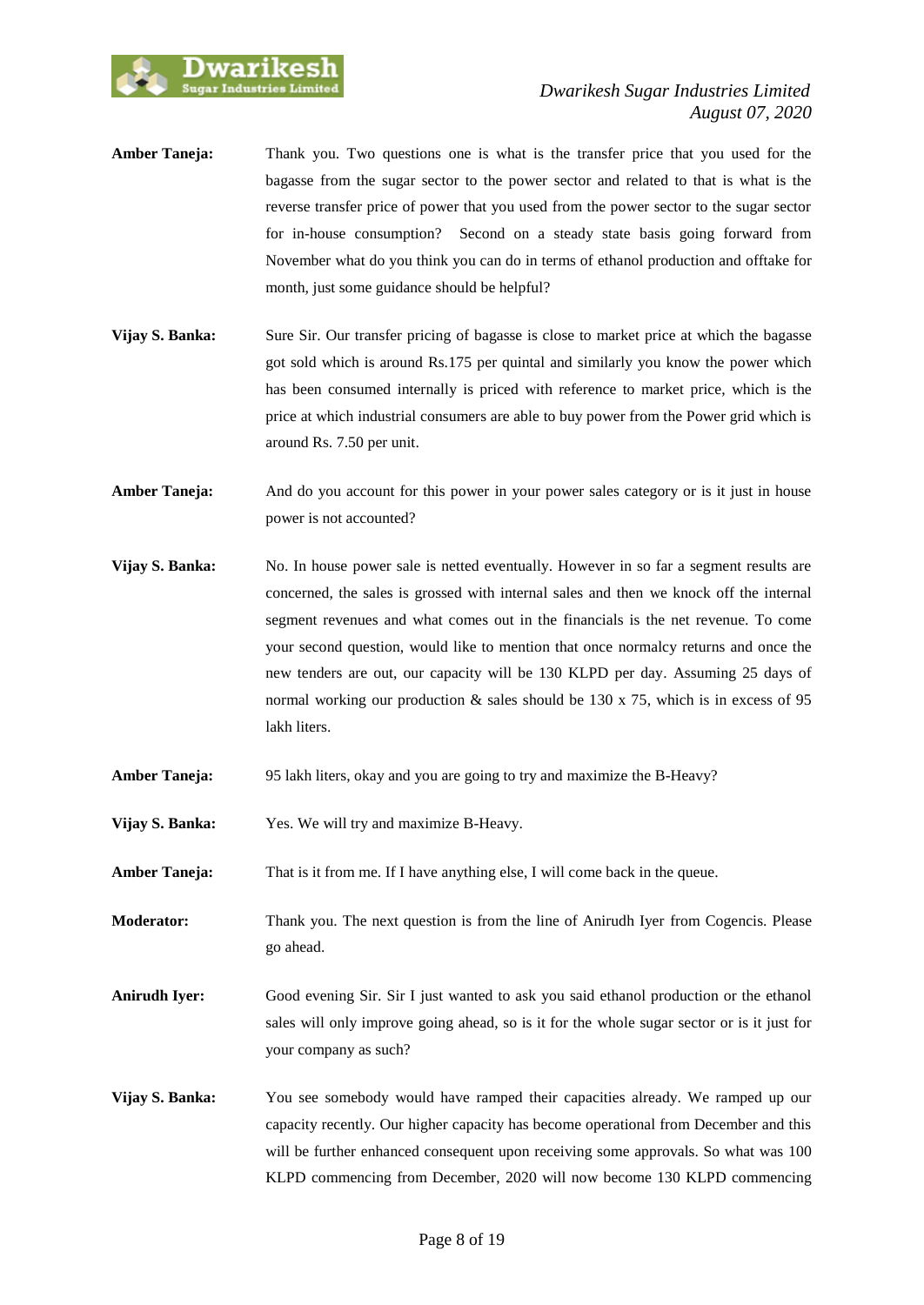

from the month of November 2020. Others have added capacities earlier and some are in the process of adding the same. However effort from the sector is to maximize ethanol production.

- **Anirudh Iyer:** Across the sector.
- **Vijay S. Banka:** Yes. I must also mention that there are some sugar mills who have successfully used sugarcane juice for making ethanol. If one does that then the sacrifice of sugar production is naturally more.

**Anirudh Iyer:** Okay. Thank you so much.

**Moderator:** Thank you. The next question is from the line of Shivani Mittal from Dalmia Securities. Please go ahead.

- **Shivani Mittal:** Thank you for the opportunity Sir. Sir I had two questions, number one is that if you could just throw some light on the average realization for the distillery segment, I see they have come down from Rs. 50.7 per liter to about Rs. 46 per liter?
- **Vijay S. Banka:** Yes, it is because we have sold more of ethanol made from B-Heavy molasses in the previous quarter for which the price is Rs.54.27 per liter. In this quarter we have mostly sold ethanol made from C-heavy molasses. I am sure you are aware that the price for ethanol sold made from C-Heavy molasses is less.
- **Shivani Mittal:** Yes. And also Sir how do you see the global prices now may be in the near future or in line, if you could just give me some idea about it?
- **Vijay S. Banka:** Sure. Globally 2019-2020 was a deficit season with a deficit of almost 9 million tonnes and the same was mainly caused by a drag in the production in Brazil, India as well as Thailand. All these major sugar producing countries had a lesser production. India because of the unfortunate drought in Maharashtra and Thailand also for same reason. However in Brazil the facts are different. More sugarcane juice was used for making ethanol. We have learnt that in Brazil about 65% of sugarcane juice was used for making ethanol and only 35% being used for making sugar. However consequently, upon the big drop in the crude prices we have witnessed a big drop in the sugar prices as well. The prices went to as low as 10 cents per pound. The economics of ethanol in Brazil has therefore undergone a big change and we are going to see increased production of sugar in the coming season. So season of 2020-2021 may not be a big surplus year, but it will not be a big deficit year either. According to me, the production and the offtake number should be more or less similar. India is expected to produce more sugar. Thailand is expected to produce less sugar. But, we will have increased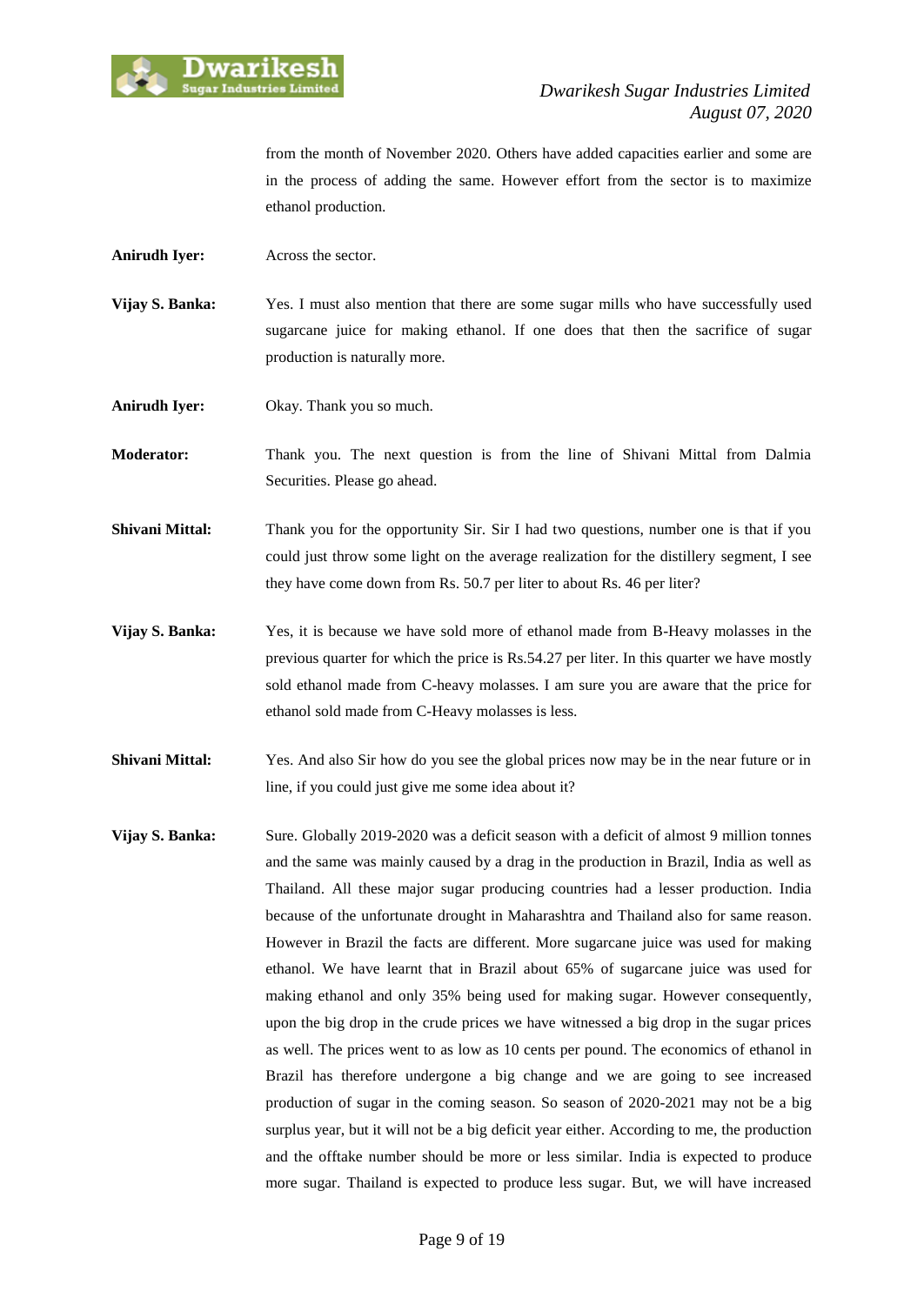

numbers coming from Brazil and India. Based on the estimated production numbers the sugar prices may dip internationally. We are already seeing that the sugar prices are on a rollercoaster ride. Presently sugar prices are higher. It is a fact that we always get opportunities to export. Therefore India should be able to successfully implement yet another year of successful export program.

- **Shivani Mittal:** Sir revolving around what you just said, you think maybe a few years down the line we would be moving to a more Brazil like environment like diverting more of sugar cane juice used for ethanol like here we are already producing from B-Heavy and C-Heavy but the change with production environment do you think?
- **Vijay S. Banka:** Yes. Our effort is to replicate the Brazilian model, develop the kind of flexibility in the Indian sugar industry such that it is able to make those subtle adjustments to produce sugar when sugar is remunerative and to produce ethanol when ethanol is remunerative. In the just concluded season we have witnessed a sugar sacrifice of about 1 million tonne and in the coming season this sacrifice is expected to increase to about one and a half million tonnes. The big push to this policy will come when the sugar industry is able to use the sugarcane juice to make ethanol which is when we will see more sacrifice of sugar in favor of ethanol and improved flexibility for the sugar industry. The problem though is that in order to use sugarcane juice one needs need huge distillation capacities. The industry has therefore requested the government to announce a five-year pricing policy. We aren't asking for price per-se but a broad policy framework on the ethanol pricing. This will help enable the proposals of the sugar mills more bankable when they approach banks for funding. All know that  $\&$  there is no denying that Governments initiative to maximize ethanol production and it is very evident.

**Shivani Mittal:** Yes.

- **Moderator:** Thank you. We take the next question from the line of Udit Gupta, who is an individual investor. Please go ahead.
- **Udit Gupta:** Good afternoon Sir. Sir my question is what is our processing cost of ethanol per liter without cost from molasses included?
- **Vijay S. Banka:** Sir, it all depends actually on the quantum of production. If the production is on a fullfledged basis the cost can be Rs. 8 to Rs.10 a liter, else it can be higher.
- **Udit Gupta:** I get it Sir. Right now we are producing at about 15 lakh liters a month approximately Sir?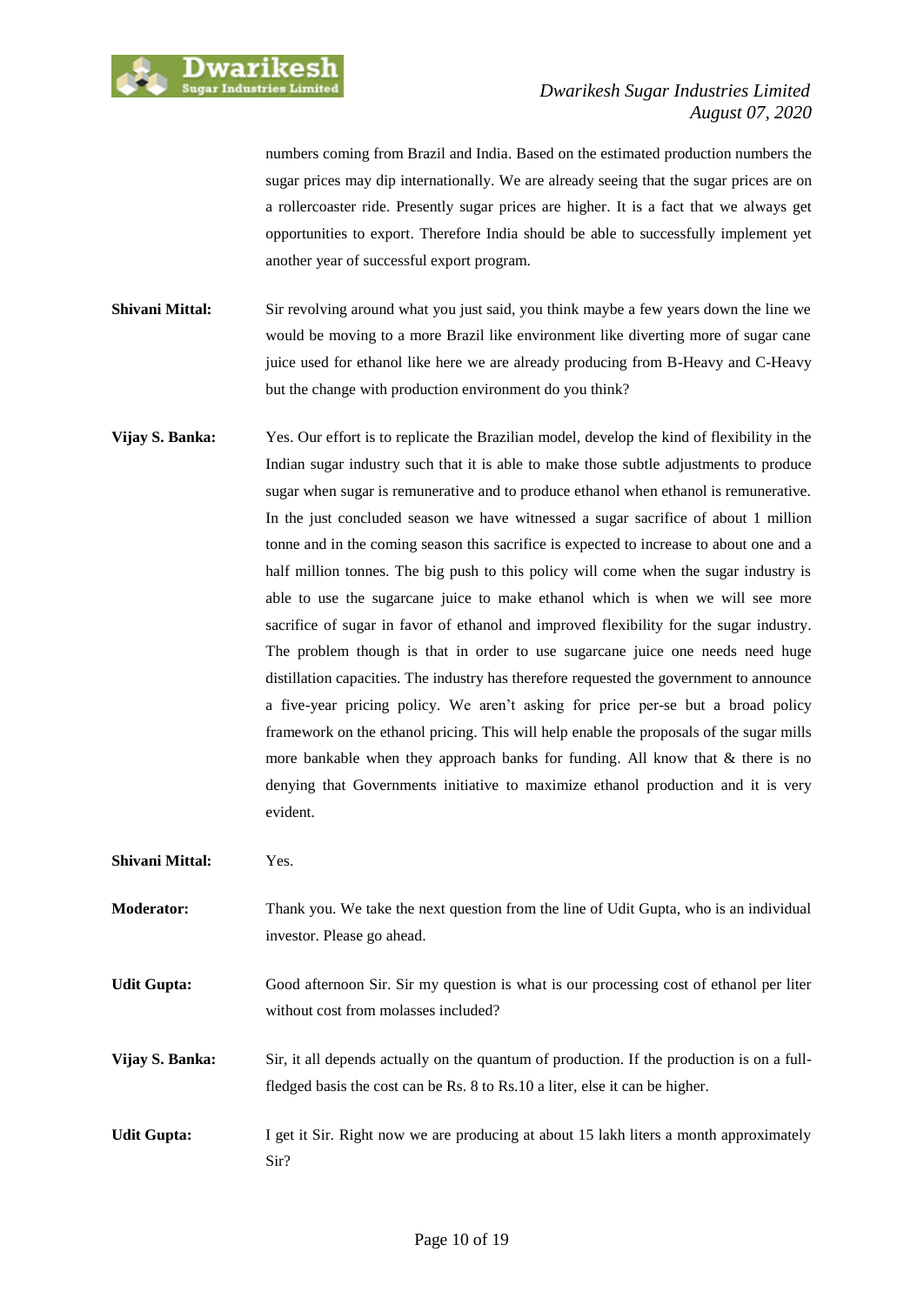

- **Vijay S. Banka:** Sir we produced substantial quantity in Q4, but like I mentioned in Q1 of 2020-2021 and our production was a bit interrupted as the lifting was poor. We also had to explore options to sell our ethanol to far-flung depots. As a result production also got hampered as we had storage constraints. This situation was not visualized.
- **Udit Gupta:** Sir has the lifting improved in the month of July or August Sir going?
- **Vijay S. Banka:** It is better, but I would not be too optimistic on the lifting in Q2. However going situation should get better and better so you will see improved lifting from Q3 onwards.
- **Udit Gupta:** I get it and Sir our ethanol sales in quarter one were about 43-44 lakh liters and the production would have been how much Sir?
- **Vijay S. Banka:** Production was more actually. It was around 65 lakh liters.
- **Udit Gupta:** No problem Sir. Thank you so much.
- **Moderator:** Thank you. The next question is from the line of Abhilasha Satale from Dalal and Broacha. Please go ahead.
- **Abhilasha Satale:** Sir I wanted to know whether we have any data regarding how much ethanol sale is going towards the oil marketing companies, and how much is towards brewery and how much is for sanitizer because that is also one segment in which the sales have increased towards?
- **Vijay S. Banka:** Good afternoon Abhilasha. We do not have any structured numbers on this. Ethanol numbers of course are available. On an all India basis, blending of about 170 crore liters has been achieved. So far, sale of alcohol for IMFL or for liquor manufacturing I don't have the data. In case of sanitizers I would like to mention here that it is just a humble beginning, and the alcohol used for sanitizers is not very large
- **Abhilasha Satale:** Okay but how much is like industrial sales at least that much can we get the data?
- **Vijay S. Banka:** Are you are talking of the industry as a whole or our company?
- **Abhilasha Satale:** The overall industry.
- **Vijay S. Banka:** Well the data is available in UP government records. However off hand I am not able to recollect. If you can contact me later may be I will be able to give you that number. These numbers are available in the public domain.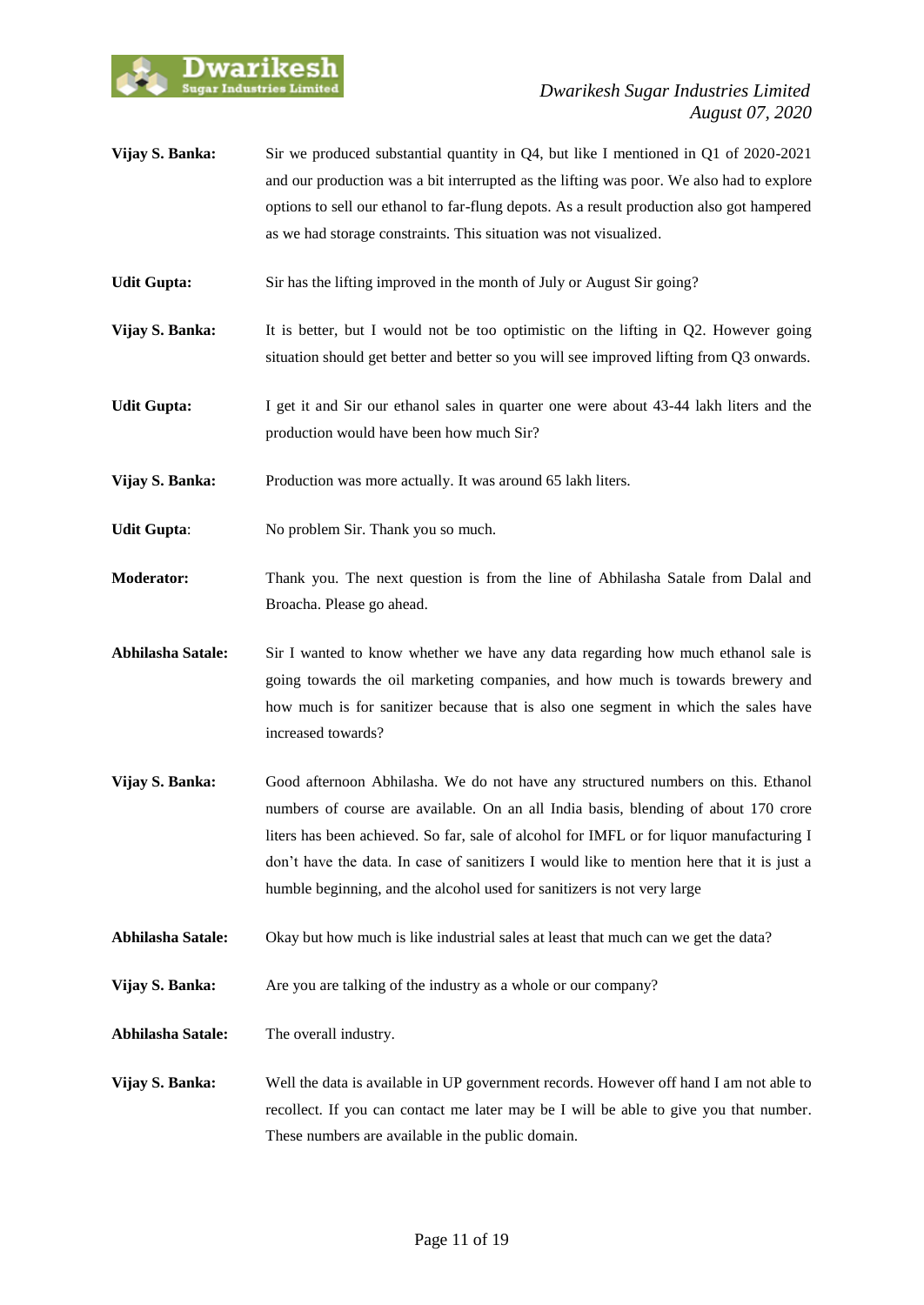

| Abhilasha Satale:      | Thank you.                                                                                                                                                                                                                                                                                                                                                                                                                                                                                                                                                                                                                                                                                                                                                            |
|------------------------|-----------------------------------------------------------------------------------------------------------------------------------------------------------------------------------------------------------------------------------------------------------------------------------------------------------------------------------------------------------------------------------------------------------------------------------------------------------------------------------------------------------------------------------------------------------------------------------------------------------------------------------------------------------------------------------------------------------------------------------------------------------------------|
| <b>Moderator:</b>      | Thank you. The next question is from the line of Sanjay Manyal from ICICI Direct.<br>Please go ahead.                                                                                                                                                                                                                                                                                                                                                                                                                                                                                                                                                                                                                                                                 |
| <b>Sanjay Manyal:</b>  | Yes Sir. Just specific on the molasses and bagasse, I am sure if the production is higher,<br>and you would have good quantity of bagasse also. Last time when we spoke you<br>mentioned that you will prepare selling more bagasse because now power prices are not<br>very remunerative. So do you have some quantities of bagasse and at what price we<br>have sold something or if you are planning to sell some?                                                                                                                                                                                                                                                                                                                                                 |
| Vijay S. Banka:        | Well, the bagasse sales $\&$ price was very encouraging until the outbreak of this COVID<br>outbreak. As a result of the COVID, there is some setback. Before the outbreak of<br>COVID, we have sold bagasse at price as high as Rs.230 per quintal. After the COVID<br>outbreak, the paper mills in and around our area had to shut shop and the bagasse sale<br>& price got impacted. Presently, the price of bagasse is around Rs.170-Rs.175 per<br>quintal. Well I must admit here that this quarter is not a normal quarter in the strictest<br>sense because it captures mostly the period impacted by COVID breakdown. We have<br>stored enough bagasse to run our distillery plant and also to fire our boilers when we<br>commence the crushing next season. |
| <b>Sanjay Manyal:</b>  | Right and Sir similar thing about the molasses as well, so if you are sort of because the<br>disruption, if you are producing less ethanol then I am sure you will have?                                                                                                                                                                                                                                                                                                                                                                                                                                                                                                                                                                                              |
| Vijay S. Banka:        | Yes of course, we have sold molasses. The price at which we have sold molasses has<br>ranged between Rs.325 and Rs.350 a quintal.                                                                                                                                                                                                                                                                                                                                                                                                                                                                                                                                                                                                                                     |
| <b>Sanjay Manyal:</b>  | Sir if you can quantify how much molasses you would have sold?                                                                                                                                                                                                                                                                                                                                                                                                                                                                                                                                                                                                                                                                                                        |
| Vijay S. Banka:        | I would not have the number right away, but I can share the number with you later.                                                                                                                                                                                                                                                                                                                                                                                                                                                                                                                                                                                                                                                                                    |
| <b>Sanjay Manyal:</b>  | Thank you very much.                                                                                                                                                                                                                                                                                                                                                                                                                                                                                                                                                                                                                                                                                                                                                  |
| Moderator:             | Thank you. The next question is from the line of Anupam Goswami from B&K<br>Securities. Please go ahead.                                                                                                                                                                                                                                                                                                                                                                                                                                                                                                                                                                                                                                                              |
| <b>Anupam Goswami:</b> | Sir what is our debt plan and repayment schedule this year and what is the debt position<br>right now both long term and short term?                                                                                                                                                                                                                                                                                                                                                                                                                                                                                                                                                                                                                                  |
| Vijay S. Banka:        | Sure. As on June 30, 2020, we have had a long term debt of Rs. 224 Crore<br>approximately out of which Rs. 107.58 Crore is the SEFASU loan that we took from                                                                                                                                                                                                                                                                                                                                                                                                                                                                                                                                                                                                          |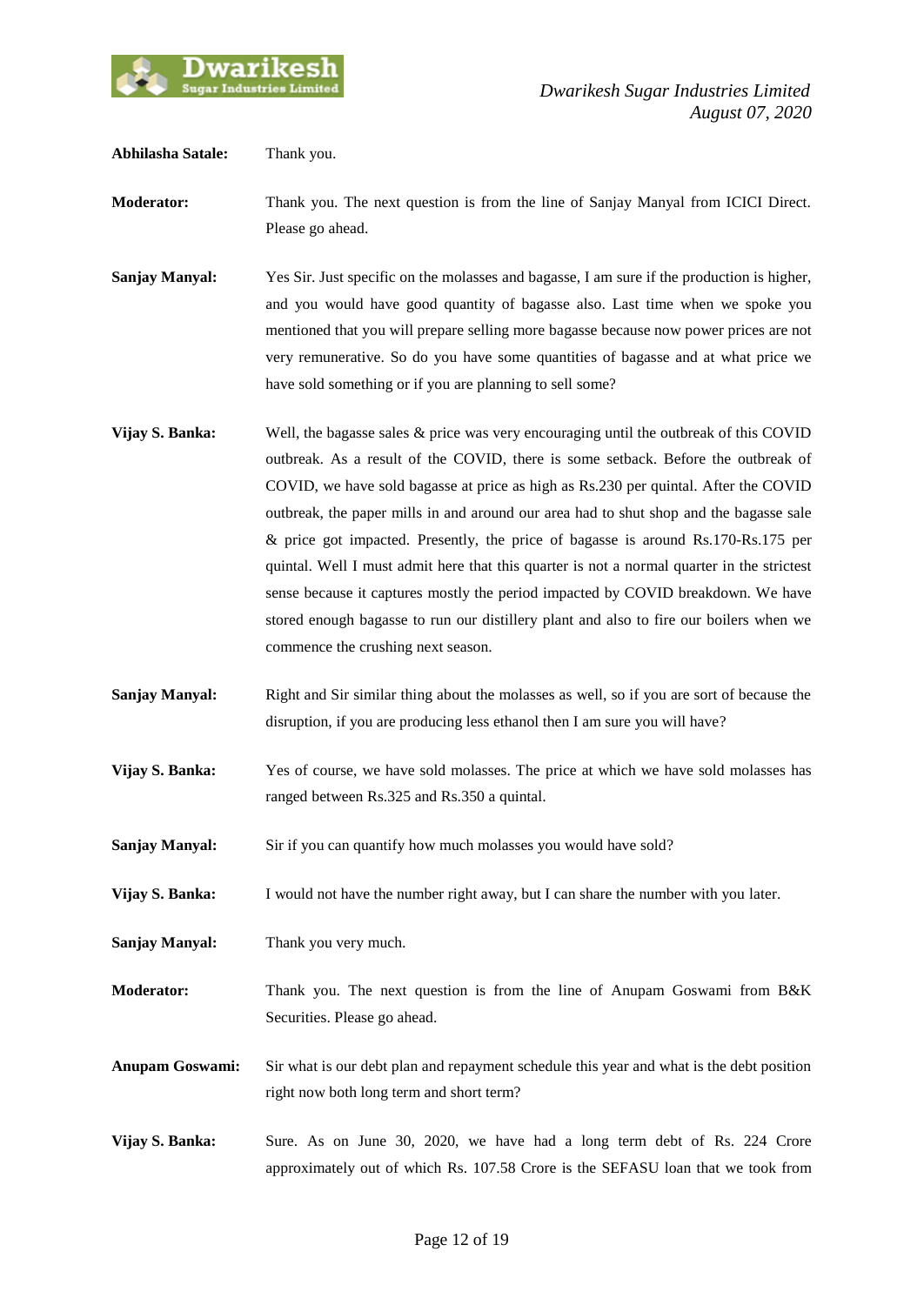

the UP state government and Rs. 116.88 Crore is the distillery loan that we availed from Punjab National Bank. There is no repayment of distillery loan until March 31, 2021 as the same is repayable in 20 quarterly installments. So far, as the SEFASU loan 2018 concerned it is repayable in 60 monthly installments. So as on June 30, 2020, we had repaid about 12 installments and as on date we have already prepaid about 14 monthly installment. On date, outstanding amount of SEFASU loan is Rs. 103 Crore and that of distillery loan is Rs. 117 Crore together they add up to Rs. 220 Crore. SEFASU loan is repayable in 60 monthly installments and we have repaid 14 and this 46 monthly installments will follow. We had preference shares outstanding of Rs. 15 Crore and the same was due for redemption yesterday and it has been redeemed. Short term loan is the working capital loan is it is always commensurate with our stock holding.

**Anupam Goswami:** Okay. Next financial year how much are we going to repay in long term loan?

- **Vijay S. Banka:** Long term loan?
- **Anupam Goswami:** Yes.
- **Vijay S. Banka:** Long term loan, FY2020-2021, we will repay Rs. 27 Crore of SEFASU loan and we have repaid already Rs. 15 Crore of preference. So Rs. 27 Crore plus Rs. 15 Crore that equals Rs. 42 Crore and may be one quarterly of about Rs. 5 crores out of the Rs. 117 Crore distillery.
- **Anupam Goswami:** Sir, there was some interstate exports of molasses. Maharashtra government is also allowing that, so any uptake on that for the UP mills?
- **Vijay S. Banka:** Since everybody has ramped up the distillery capacities molasses has been bought by far off, even Tamil Nadu based distilleries from UP. Tamil Nadu, as you all are aware is very short on the sugarcane availability and therefore, short on sugar production and also the molasses production. However, their distilleries were operational and so they have been sourcing molasses from even UP sugar mills also. There is interstate movement but in the coming season I expect sugar mills in UP will not be able to sell molasses as they have to meet their own requirement.

**Anupam Goswami:** Okay. Thank you.

**Moderator:** Thank you. The next question is from the line of Amber Taneja from Vachi India Fund. Please go ahead.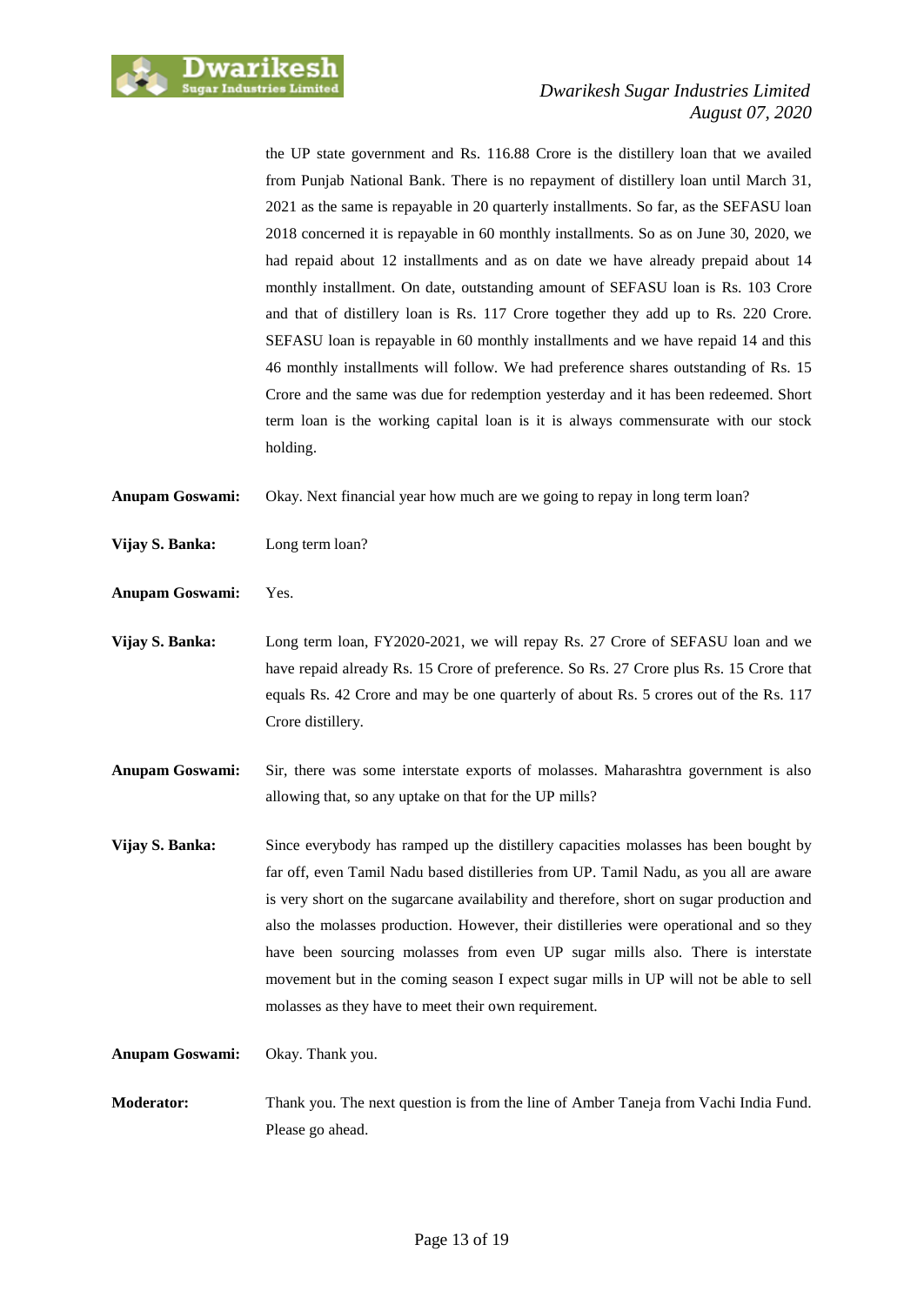

- **Amber Taneja:** Mr. Banka just a couple of further questions. One is sugarcane juice you mentioned, some people are making ethanol from sugarcane juice, but I mean what I heard from sources in the industry that till a pricing framework is that correct?
- **Vijay S. Banka:** Which is what I mentioned earlier. As on date the price is okay but if one were to take ones proposal to Bank which envisages a large capex program, Bank will obviously ask for pricing policy framework. One sugar mill in Karnataka dedicated its 5000 TCD of capacity during season to support a distillery of 320 KLPD. We are at 21500 TCD capacity and if we were to dedicate 5000 TCD for making ethanol from sugarcane juice our distillery capacities is inadequate and we will have to have more distillation capacity. Basically use of juice for ethanol making is a capital intensive proposal. Our company has a higher credit rating, yet when you take the proposal to the banker, the banker will ask for a long-term pricing certainty. Government as we all know is very enthusiastic about this ethanol blending program, but they have to spell out the pricing policy framework
- **Amber Taneja:** Understood. Second thing for sugar year 2019-2020 exports will end up at about 1.4 lakh tonnes, correct?
- **Vijay S. Banka:** Yes Sir, we will end up with 1.4 lakh tonne.
- **Amber Taneja:** I was pretty surprised to see that despite the good exports your inventory position is fairly large, sugar inventory, I mean obviously some part of that has to do with the fact that there has been less production of ethanol, etc., if you could do something to reduce the inventory?
- **Vijay S. Banka:** Sure. I will explain. Our inventory is higher because our crushing and production has been 22% more than what we did in the previous year which has the case with other sugar companies. All may have had increases but not 22% increase that we have had. The higher numbers will now be captured and reflected in the government records and translate in to additional releases in the coming months. Secondly in the last three months on account of COVID impact the government had ordered lesser releases. We now expect brisk releases in the months to come
- **Amber Taneja:** Also Sir just wondering when you started this capex and when you finished this capex for 100 KLPD distillery, was this part of the plan that these permissions will take so long for the full capex to come on track, it will take a year or as they have been some unexpected surprises here?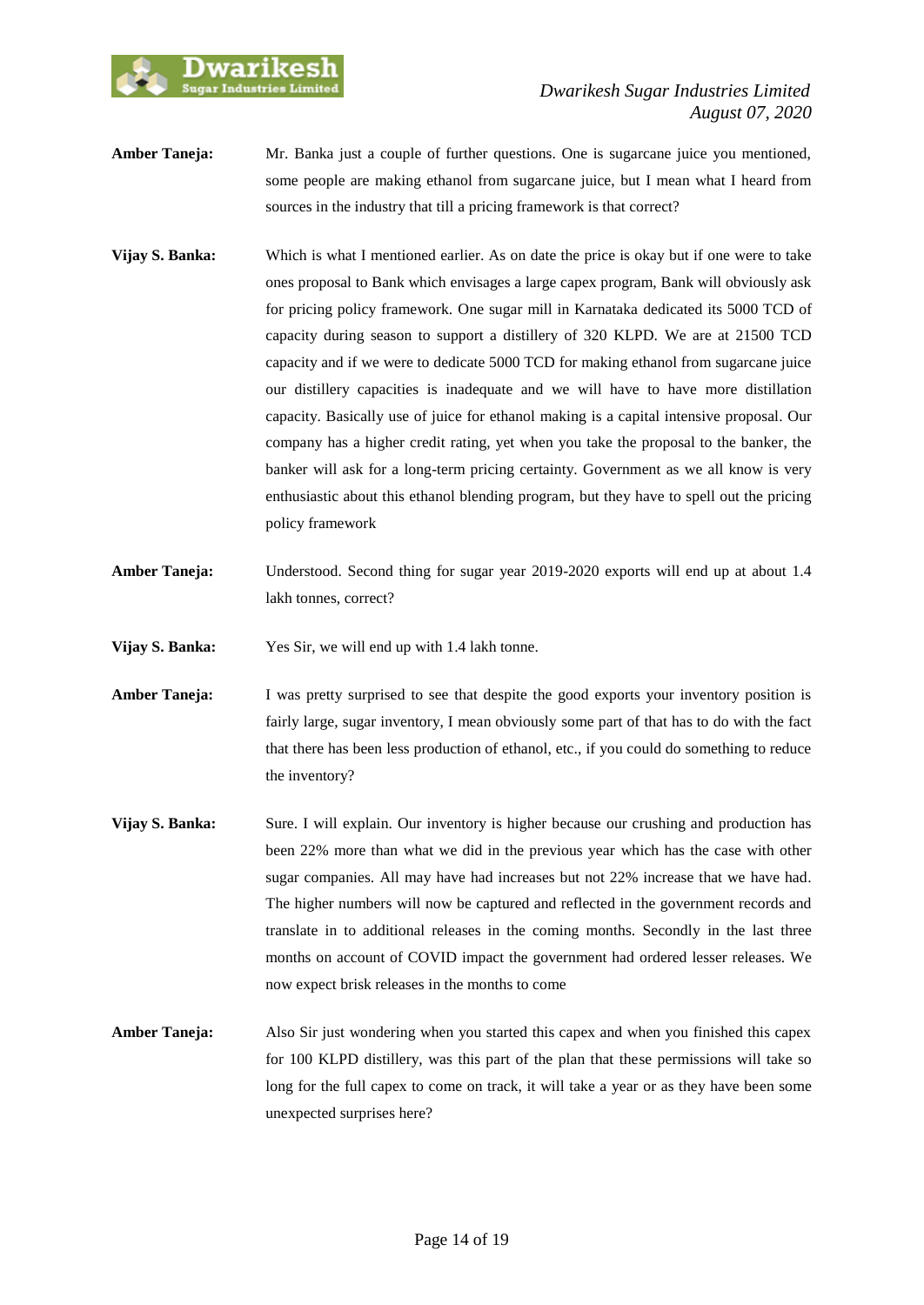

- **Vijay S. Banka:** No, for 100 KLPD we have had the appropriate approval upfront in place when we started with this project. For the balance 30 KLPD is what has taken time.
- **Amber Taneja:** Now that is why I was mentioning, I was like because you had an older 30 KLPD plant?
- **Vijay S. Banka:** From 100 to 130 has been a bit of pain point Sir.
- Amber Taneja: 100 to 130, but you expected to get better as we go ahead?
- **Vijay S. Banka:** Yes. Now everything is clear.
- **Amber Taneja:** Any reason Sir, you can give for the very huge jump in crushing this year and 22% is a lot. What was the reason for that, I am just wondering?
- **Vijay S. Banka:** One is the yield in our area was good. Number two the diversion in Bijnor districts where we have two of our units has a cluster of khandsaries and jaggery manufacturers. Because of the COVID outbreak those units had to shut shop. So there was no diversion and we had an extended crushing season in the Bijnor district. Dhampur Sugar which also has a unit in Bijnor district also crushed much more than what they crushed in their other units. Each district has a different combination of sugar units, Khandsari units and Jaggery units. In East UP for example there is no sugarcane diverted as there are no Jaggery and Khandsari units
- **Moderator:** Thank you. The next question is from the line of S. N. Rajan who is an individual investor. Please go ahead.
- **S. N. Rajan:** Good afternoon. Congratulations to the team on excellent results. At PBT levels we are equal to Balrampur, which is more advanced company so that is a good show about 30% to 35% PBT level. One of my questions that you have partly answered but our total loan in March 31, 2020 is about 650 Crore comprising of 193 long term and current liability loan of about 460 Crore, so if I take a 650 Crore as at the beginning of the quarter and look at our interest cost of about 15 Crore, it roughly comes to 10% fall, unless I am wrong because of your increased crushing in the first quarter as you said your working capital loans have shot up from Rs. 460 Crore to may be Rs. 560 Crore or so, that is one and follow-up of I mean over three years I know that rough guidance of where would you like to see your debt levels? Thank you.
- **Vijay S. Banka:** Because we crushed more, we produced more and we had a higher level of stock. It is very difficult to establish a direct relationship between the loans that we are carrying and the interest cost. Term loans as I mentioned earlier are at partly subsidized interest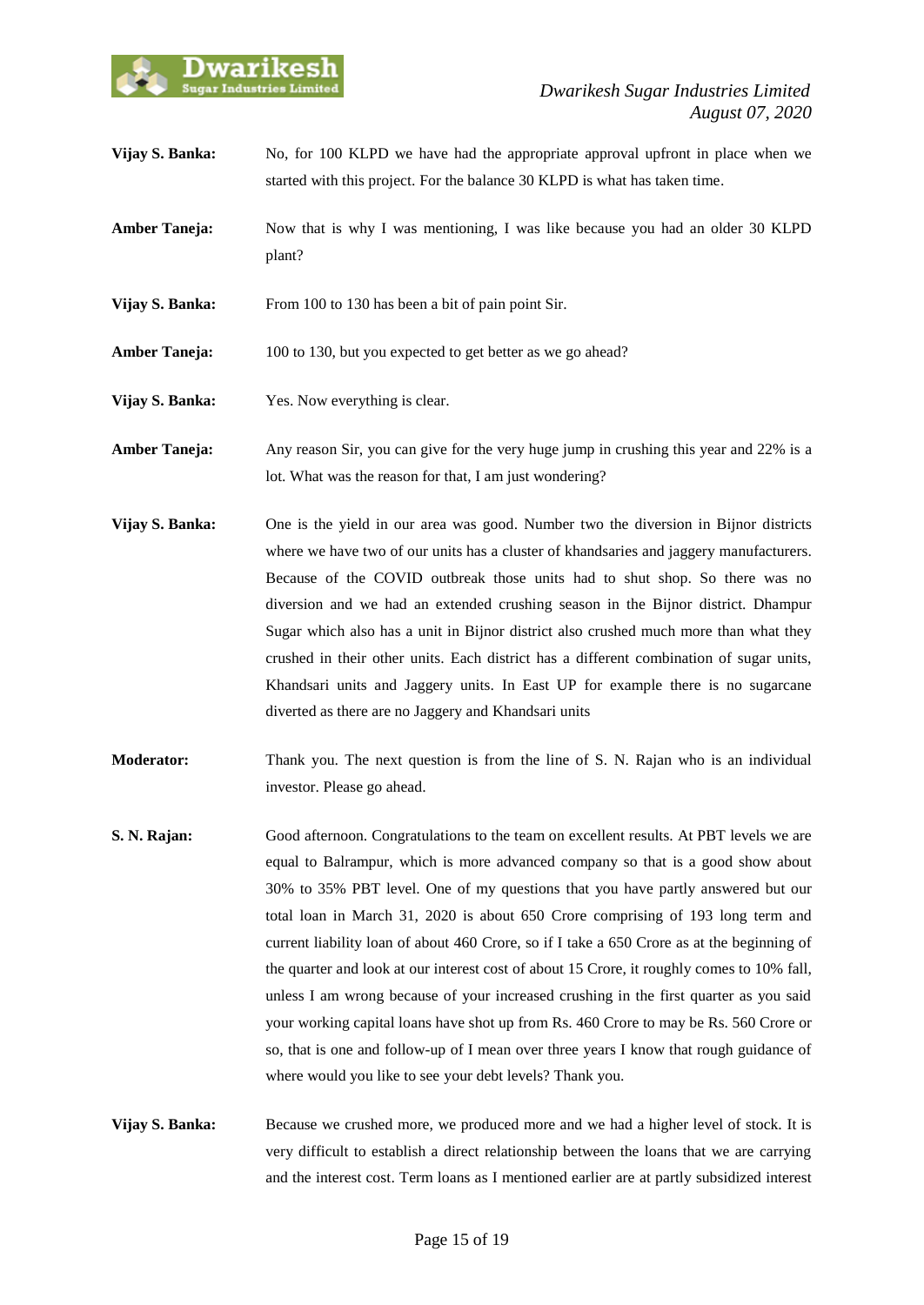

rates. In the working capital loan also there is a buffer stock loan component which is subsidized by the government. We therefore cannot have a direct equation. How will our debt profile is going to be in the coming years – difficult to answer. Since the long term loans are subsidised we have no intention whatsoever of prepaying the same. Secondly as and when there is any capex requirement (presently there is not any) we will decide on a judicious mix of internal accruals and debts

- **S. N. Rajan:** Okay and just a follow up question, if I was a promoter, I would probably try to get the preferential shares bringing money instead of borrowing, is that under consideration at all?
- **Vijay S. Banka:** Preferential share is a costlier option even if the coupon rate is a lower as the aspirations & expectations are higher
- **S. N. Rajan:** Thank you very much.
- **Moderator:** Thank you. The next question is from the line of Prakash Jadeja who is an individual investor. Please go ahead.
- **Prakash Jadeja:** Actually I have few questions, as in the sale of ethanol has been increased but the margin has been decreased, what is the reason for that?
- **Vijay S. Banka:** Sir, there are two to three reasons. On account of the COVID outbreak, the depots were full with ethanol so they were not able to source. Therefore we operated at much lesser capacity utilization. Ideally, in about 90 days, we should have produced about 90 lakhs liters of ethanol, Our production has been less and the sales is only about 43 lakh liters. While sales & production are lesser the overheads are at the full level. Plus we had to incur additional transportation cost as we were allotted depots at far flung places. These are two main reasons first lower capacity utilization and second we had to sell ethanol to far flung depots and hence our expenditure on transportation of ethanol was higher.
- **Prakash Jadeja:** Okay. My second question is on the export obligation that we did already, so we have booked the MIEQ subsidy also in the sugar realization?
- **Vijay S. Banka:** Yes. We have booked it accordingly. In this particular quarter we have had a domestic sale of 6.49 lakh quintals, which we have sold at an average realization of Rs. 3131 per quintal. We have exported 6.06 lakh quintals of sugar in this particular quarter. Our realization after considering the subsidy of around Rs. 10,448 per metric tonne is Rs. 3262 per quintal. However if one reduces transportation cost incurred to transport sugar to ports our realization on export is also higher than Rs.3000 a quintal.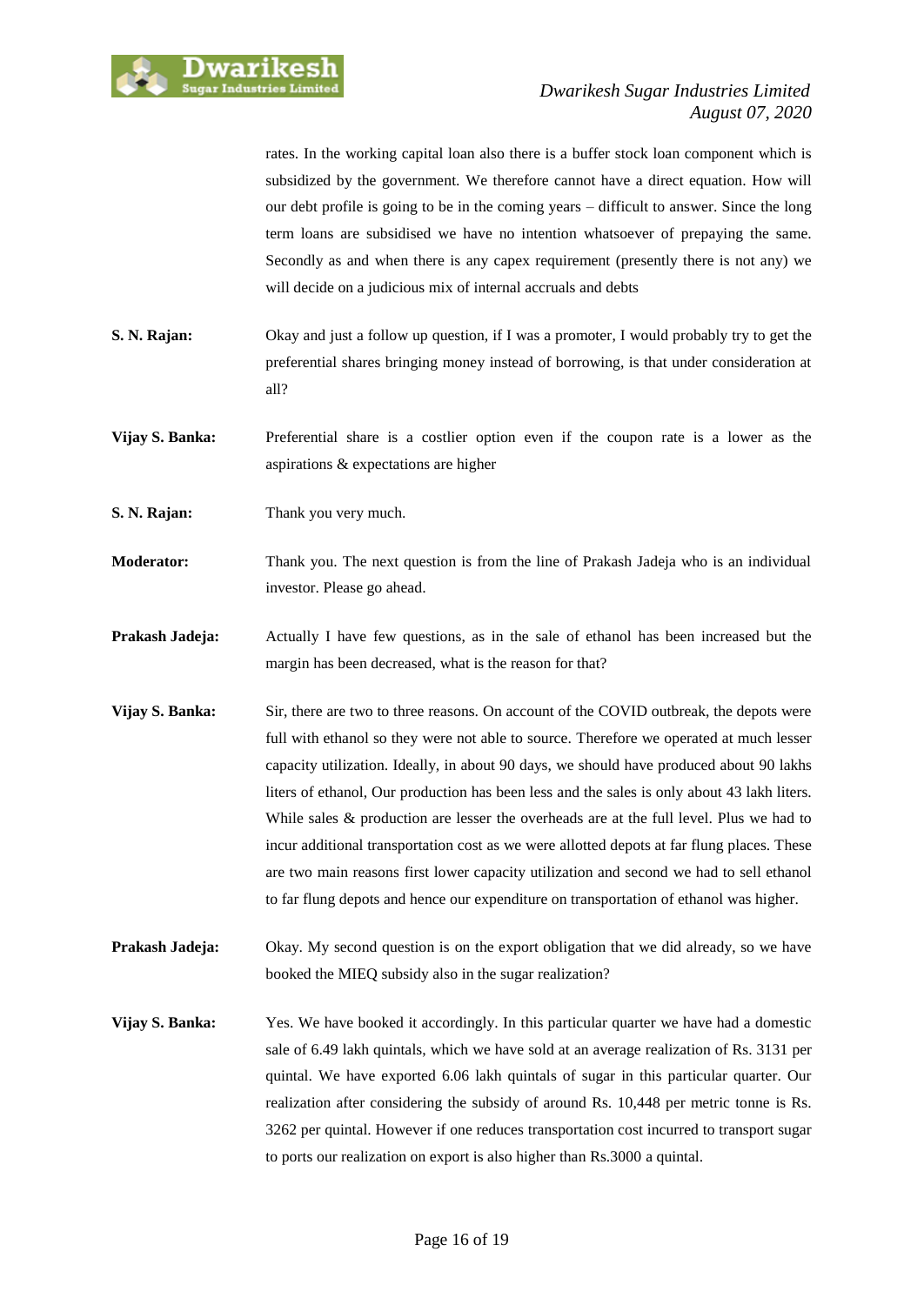

- **Prakash Jadeja:** One more question like coming on the sugar production of the country which is going to be 30.5 million tons, given inventory that we have right now is 29 lakhs MTs which was very less if you compare from the last year, we had around 18 lakhs quintal of sugar. So how we are going to balance this because shipping inventory is going to cost us more?
- **Vijay S. Banka:** Not entirely. We are working on a multipronged policy. Number one as I explained earlier since the weightage of our sugar stock in the overall sugar stock of the country would now be captured we expect larger releases in the months to come. Secondly we will be very actively & aggressively participating in the export program of coming season as well. So this is how we will try and moderate our inventory levels.
- **Prakash Jadeja:** Do you think that now the prices are going high in the international market, currently it is around 13 cents?
- **Vijay S. Banka:** Presently it is good. If the government were to announce the export today we would be very happy to do a transaction immediately at present pricing levels. Once the export program of India is announced and once there are some firm indications of the Brazilian production numbers, the prices can swing. However there are always opportunities coming our way for exports, if not raw sugar export, then there are opportunities to export the regular white sugar also. India has been able to sell a lot of sugar to Iran, Afghanistan, Sudan, Sri Lanka and many other countries
- **Prakash Jadeja:** Last question about the MSP, we discussed this last time also. But there is some rumour about it that it is going to be started from October 1, 2020 or there is also no clarity that whether it is going to start from now, so is there anything like that?
- **Vijay S. Banka:** As per the available indication it will be effective from October 1, 2020. The group of ministers headed by Honorable Minister Mr. Amit Shah have decided to recommend increase in MSP to the cabinet. Once approved it will be effective from October 1, 2020. However ahead of this, sugar prices have already got little better. While our average realization in the first quarter was only Rs.3131 per quintal sugar is now sold at around Rs. 3250 per quintal.
- **Prakash Jadeja:** Sir, do you see any impact on the prices being going down since this MSP rates will be from October?
- **Vijay S. Banka:** No. there cannot be. Once done, we will be all under obligation to sell sugar at MSP or above and we cannot sell it at less than MSP.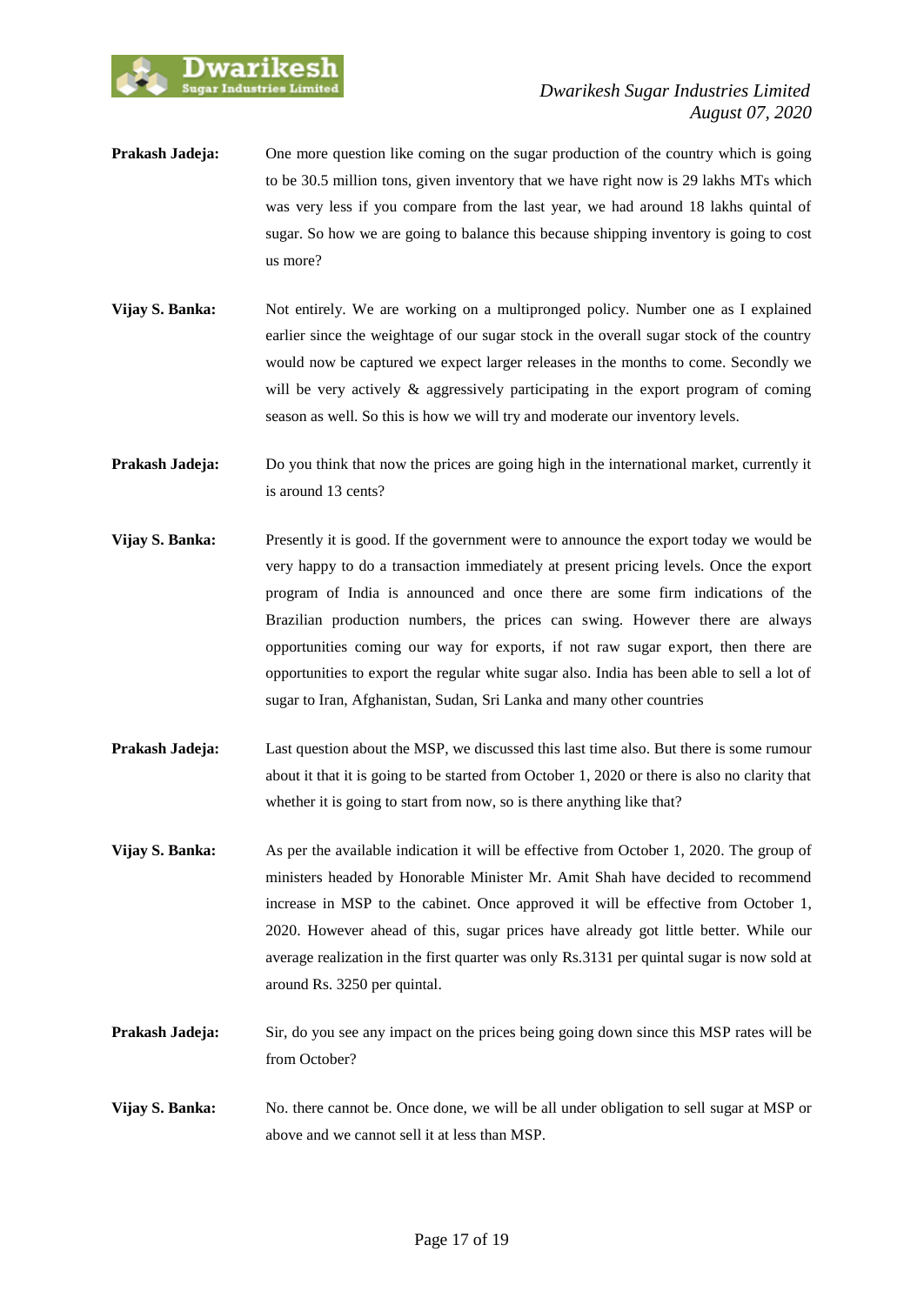

- **Prakash Jadeja:** This MSP which has been decided on previous year FRP or this is going to be decided along with the coming years?
- **Vijay S. Banka:** It does not work like that. Once the new MSP become effective it is for the entire stock which we carry plus whatever we produce in future and old stock cannot be excluded for this purpose
- **Prakash Jadeja:** I mean to say that consideration of increasing MSP is because of the coming year or it will be because that also payment arrears and all?
- **Vijay S. Banka:** You raised a very valid question. Actually they should have done it immediately because that would have helped sugar mills to clear the arrears faster. So the fact that it will effective from October 1, 2020 which means the arrears will continue for some time.
- **Prakash Jadeja:** Then there will be chances of increasing MSP next year also?
- **Vijay S. Banka:** No, we aren't aware of the same. As of now what is heard is that MSP of sugar is going to go up from Rs.3100 to Rs.3300 per quintal and F&RP will increase from Rs.275 a quintal to Rs.285 a quintal of sugarcane
- **Prakash Jadeja:** So being election next year, you expect that there will be increased in SAP also?
- **Vijay S. Banka:** It all depends how the state government perceives the situation. Historically if we have seen elections are not won by the government, which have announced higher SAP. What is more important for the government is to ensure that whatever price has been decided has been paid to the farmers on time and that arrears are lesser. Prompt payment is more important than higher sugarcane prices.
- **Prakash Jadeja:** I would like to request one more thing. Lots of sugar companies are coming up with the buyback and I hope that in the coming year or in the same current year, I think there will be accruals so are we looking to do any buyback?
- **Vijay S. Banka:** No. We will decide it at the right time. We will take appropriate decision in the interest of all stakeholders.
- **Prakash Jadeja:** Thank you. That is it from me.
- **Moderator:** Thank you very much. That was the last question in queue. I would now like to hand the conference back to Mr. Banka for closing comments.